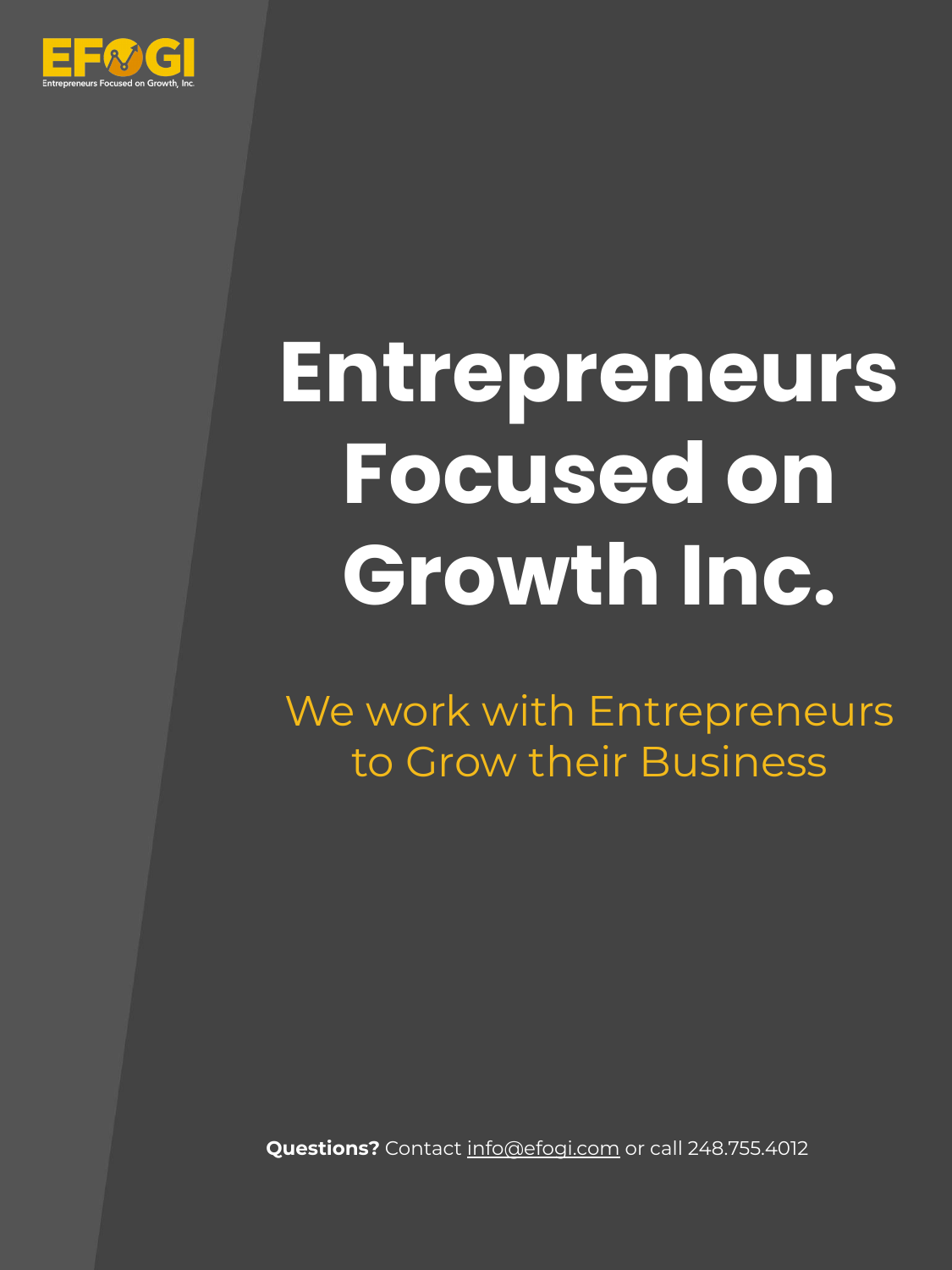

# **Grow Your Network**

## **How big is your network?**

The purpose behind **Grow Your Network** is to focus on promoting your business in different manners than you have before and to expand your network with potential clients, potential investors and, when the time is right, a potential exit. We do this by combining brand awareness, events, and social media.



**Interviews:** We will plan, produce, and execute and edit interviews with you and a guest speaker. Guest speakers are curated and provided by EFOGI.

**Pitch Coaching:** Our strategic partner will work with you monthly to curate your message for your 30 second elevator pitch, social media profiles, your bio and review all communications that are posted on behalf of you and your company to ensure they have your tone.

**Resource Partners:** We know that clients do business with people they know, trust and like and we provide your organization that opportunity with our communities. We will develop a resource partner program for your organization based upon partnering with you on an annual basis.

**Social Media:** We will work with your social media team to update your profiles and posts to support your event programs (tailored posts, flyers and video content). We will also post your past interview snippets to promote your past events and grow anticipation for your upcoming events.

**Tactical SBP:** We will work with your team to develop a Tactical Strategic Business Plan focused on the core areas that you want to grow in. We will produce a Tactical Strategic Business Plan Playbook that you can implement yourself or you can retain us to assist you with implementation.

**Microsite:** We will create a microsite to promote your upcoming events, facilitate registration, and provide users with access to past events and past interviews with ongoing maintenance and updates.

**Sponsorship:** Our sponsorship program was designed so that your organization can sponsor a single event or a few events so you can participate with our communities. We have the opportunity for in-person and virtual events as well as local and global events.

**Networking Events:** We will plan, produce, and execute live networking events in your area tailored to your target audience.

#### CONFIDENTIALITY STATEMENT

The contents of this package, including its concepts and strategies, are the exclusive property of Entrepreneurs Focused on Growth Inc. (EFOGI). This is provided for the entity named above and may not be reviewed by anyone other than a representative of said entity. This serves as a notification of confidentiality for the entire Proposal of Services. The fees included in this document are valid for 30 days from date of receipt.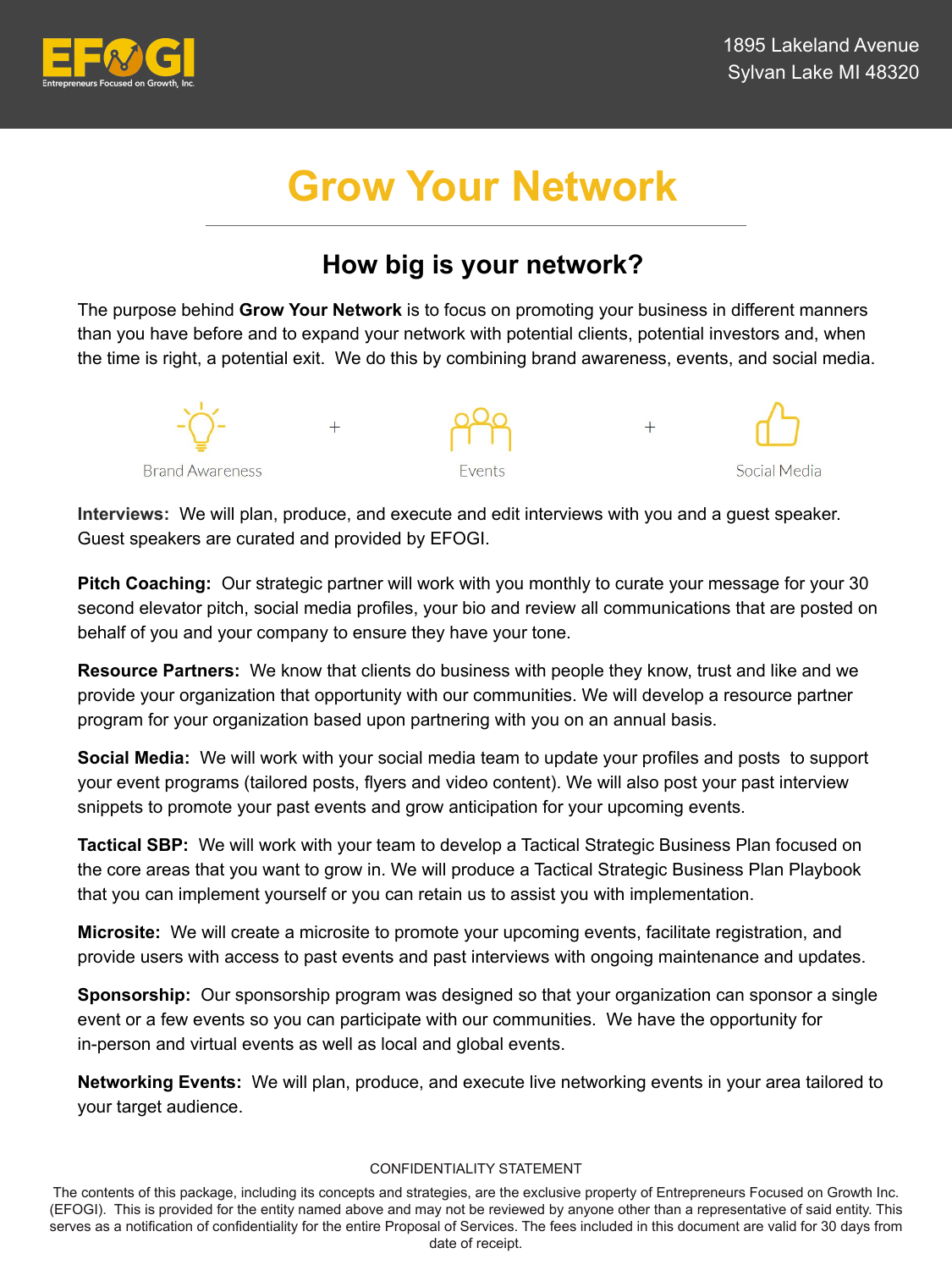

# **System of Growth**



## **Every Founder thinks their business is unique, yet all businesses have Sales, Account Management, Operations, F&A, HR and IT.**

Our **System of Growth** program is based upon conducting a **Tactical Strategic Business Plan**. Our team consists of Entrepreneurs who have started, grown, and exited business over the past 30 years.

**Strategic Selling:** We will work with your sales team to re-engage the arc of strategic planning by inserting a marketing funnel above the sales funnel. This does not include creating new marketing materials, updating websites or creating flyers.

**Event Strategy:** Quit throwing your money at trade shows. We have produced conferences and trade shows for over 25 years. We will work with your team to implement a strategy to get a better ROI on the dollars you invest into/attending conferences, trade shows and networking events.

**Due Diligence Meetings:** Do you want to raise money for your business? We produce events that are focused on the audience of potential investors. We have developed a Run of Show and process that shares your information and creates a Call to Action for those attendees who are interested in investing.

**Tactical Strategic Business Planning:** We will invest a weekend to come to you for just the cost of travel, hotel, and food. During that time we will produce a Tactical Strategic Business Plan Playbook that you can implement yourself or you can retain us to assist you with implementation.

**Business Development Program:** We will work with you and your team to outline the following:

- Sales Cycle
- Proposal Template
- Sales Tracking
- Client Needs Analysis
- **Internal Pricing Worksheet**

#### CONFIDENTIALITY STATEMENT

The contents of this package, including its concepts and strategies, are the exclusive property of Entrepreneurs Focused on Growth Inc. (EFOGI). This is provided for the entity named above and may not be reviewed by anyone other than a representative of said entity. This serves as a notification of confidentiality for the entire Proposal of Services. The fees included in this document are valid for 30 days from date of receipt.